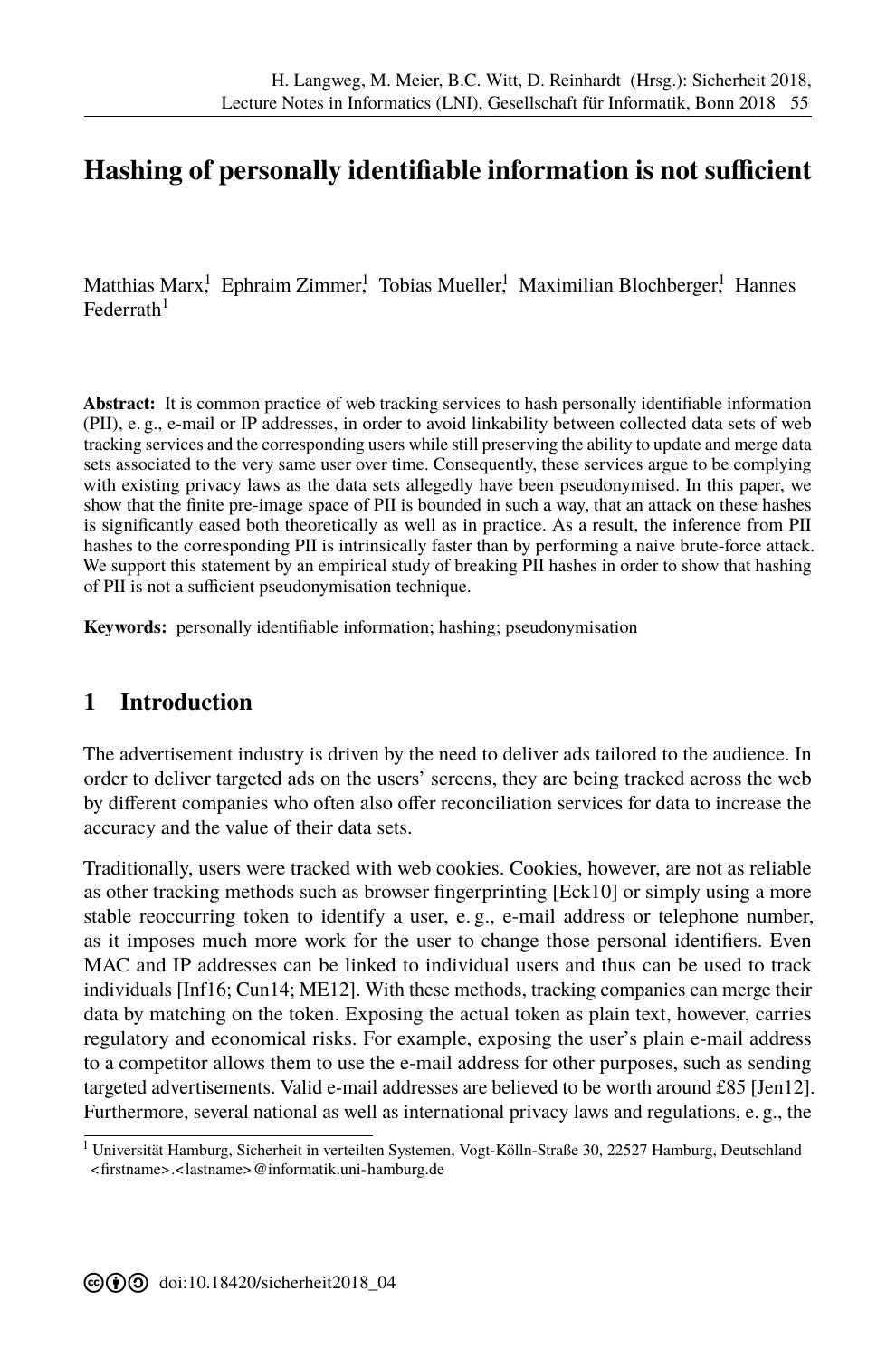European General Data Protection Regulation (GDPR) [\[Eur16\]](#page-12-2), prohibit trading or selling data which allows to identify a user without their consent. Lastly, losing plain personally identifiable information (PII) due to a data breach incurs a much higher risk of losing reputation than losing non-userlinkable data.

For these reasons, i. e., to track users in a privacy-friendly manner and protect assets, while still preserving the linkability between different data sets, companies like Google [\[Goo17\]](#page-12-3), Facebook [\[Fac17\]](#page-12-4), or Oracle [\[Ora18\]](#page-13-1) try to pseudonymise personally identifiable information (PII) with an efficient cryptographic hash function. This is very often incorrectly labelled as anonymisation instead of pseudonymisation. The GDPR defines pseudonymisation as "the processing of personal data in such a manner that the personal data can no longer be attributed to a specific data subject without the use of additional information, provided that such additional information is kept separately and is subject to technical and organisational measures to ensure that the personal data are not attributed to an identified or identifiable natural person" [\[Eur16,](#page-12-2) §4.5]. From a technical point of view, a value can be considered a pseudonym if it is not feasible to infer the actual PII which was used to create the pseudonym.

Using cryptographic hash functions seems like a good choice to achieve pseudonymity of PII in that sense. Hash functions operate one-way, so that the resulting hash value cannot be used to calculate the input (pre-image resistance). In addition, cryptographic hash functions are collision resistant, so that it is most likely to return different hash values for different input values. Since hashes are deterministic an attacker can guess the input and then check if the resulting output is equal to a given hash value. Our hypothesis is, that PII is of low entropy which limits the pre-image space of a hash function in such a way, that it is feasible to revert the pseudonymisation even without the use of additional information as per the definition above. We show this for all possible IPv4 and MAC addresses, phone numbers, and a data set of leaked e-mail addresses. Our results indicate that even consumer-grade hardware is sufficient for revealing actual PII for the allegedly pseudonymised values.

The remainder of this paper is structured as follows. We first present other work in the area of hashing PII in [Sect. 2.](#page-1-0) We then provide some background in [Sect. 3](#page-2-0) and share our data set, environment, and experimental set-up in [Sect. 4.](#page-3-0) Our results are provided in [Sect. 5](#page-5-0) and discussed in [Sect. 6.](#page-8-0) We finally summarise the results in [Sect. 7.](#page-11-2)

# <span id="page-1-0"></span>**2 Related Work**

Narayanan and Shmatikov [\[NS05\]](#page-13-2) and Bonneau [\[Bon12\]](#page-11-3) argue, that structured and memorable inputs for hash functions, such as passwords or, especially relevant for this work, e-mail addresses, provide low entropy and are vulnerable to "smart dictionary" attacks. Felten [\[Fel12\]](#page-12-5) shows that SHA-1 hashes of social security numbers (SSNs) do not provide sufficient protection. Demir et al. [\[Dem+17\]](#page-11-4) show that attacks on hashed e-mail and MAC addresses are theoretically feasible. They perform the reconstruction of e-mail addresses from a small data set of MD5 hashes and calculate the required time to brute-force all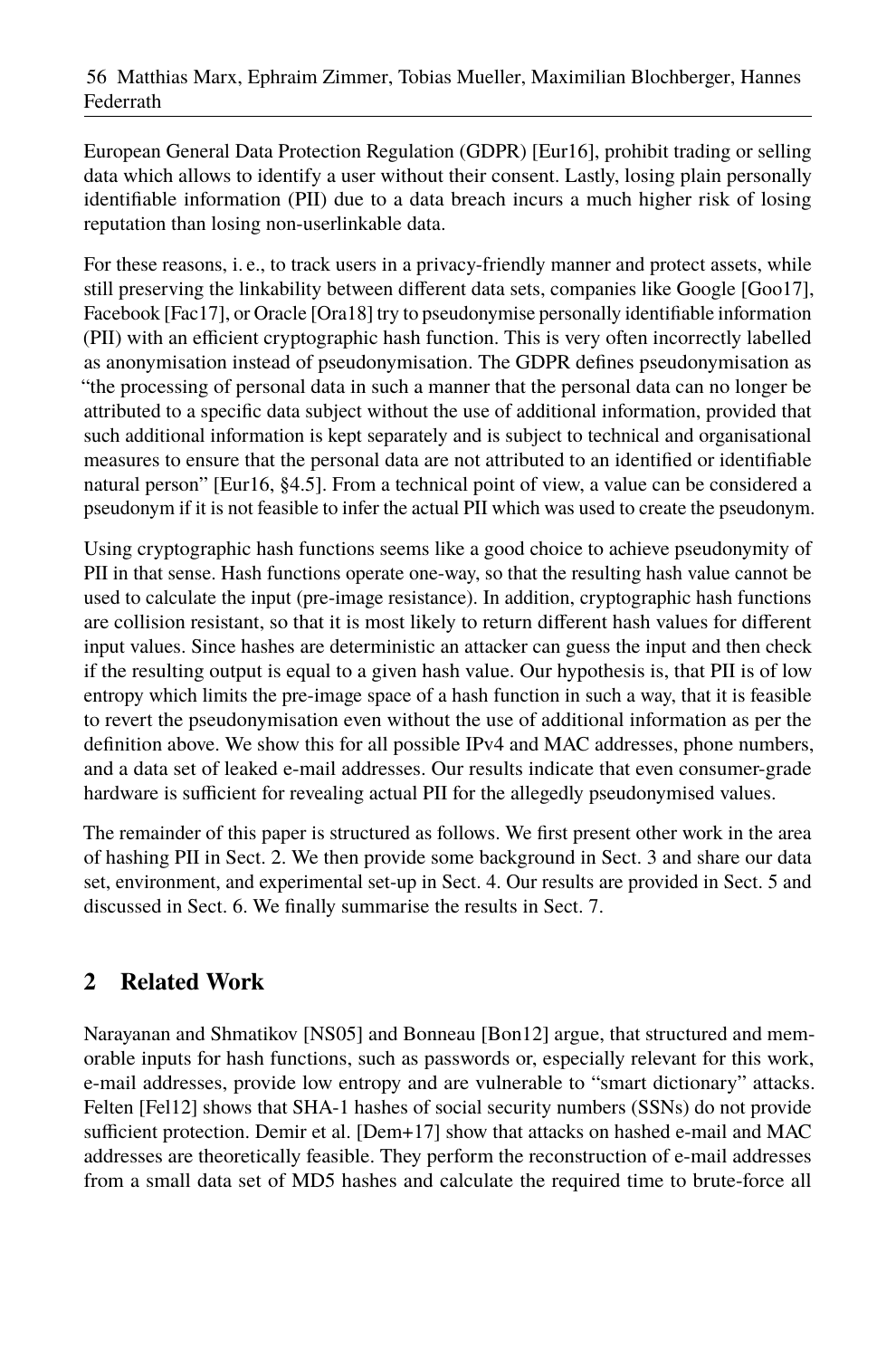available MAC addresses by the benchmark results of hashcat. Kumar et al. [\[Kum+07\]](#page-13-3) show that hashing of search tokens is insufficient for protecting search query logs. Tokens often contain sensitive information, such as names, that can be guessed by dictionary attacks. A data set released by AOL in 2006 was used to show that sensitive information could be derived from hashed search tokens in practice.

These related publications show, that the hypotheses about the low entropy of PII and its insufficiency serving as input of hash functions due to its limited pre-image space has been studied several times and is considered as well known. However, we extend that work by considering the most used hash functions in practise, which are believed to provide an adequate protection level of PII, on a large data set of e-mail addresses and show that it is not only theoretically, but also practically feasible to reconstruct a large number of e-mail addresses. We additionally show that it is practically feasible to revert hashes for IPv4 and currently assigned MAC addresses within minutes as well as phone numbers in appropriate time on consumer-grade hardware.

The practical analysis of our work is improved by the observation of Tatli [\[Tat15\]](#page-13-4), that the process of generating hashes can greatly be sped up by using patterns instead of relying on wordlists or dictionaries. Additionally, the results of inverting e-mail hashes are based on the work of Polakis et al. [\[Pol+10\]](#page-13-5) and Kumar et al. [\[Kum+07\]](#page-13-3), who show that valid e-mail addresses can be harvested from names collected in social networking platforms such as Facebook or Twitter as well as from census data.

# <span id="page-2-0"></span>**3 Background**

IPv4 and MAC addresses, telephone numbers, and e-mail addresses represent the most reliable PII, that tracking and advertising services can use to identify individual records of their data sets, update a specific record with newly collected data about an individual, and merge data sets traded with other tracking services. The data management platform BlueKai by Oracle, for example, calls these identifiers of users "match keys" and explicitly states to use MD5 and SHA-256 hashed e-mail addresses or phone numbers as well as user's IP addresses collected from IP headers [\[Ora18\]](#page-13-1). Similarly, the organisation infsoft GmbH, which is specialised in indoor-tracking, uses SHA-256 hashed MAC addresses to recognise individuals [\[inf18\]](#page-12-6). For this reason, our experiments focus on these four kinds of PII whose properties will be explained in this section.

**Internet Protocol version 4 (IPv4)** is specified in RFC 791 [\[Pos81\]](#page-13-6). It uses 32-bit addresses of fixed length and thus  $2^{32} \approx 4.3 \cdot 10^9$  addresses exist. About 600 million addresses are reserved for special purposes, which means that nearly  $3.7 \cdot 10^9$  different IPv4 addresses are worth considering when breaking hashes.[2](#page-2-1)

<span id="page-2-1"></span><sup>2</sup> See RFCs 990, 1112, 1700, 1918, 2544, 3068, 3927, 5736, 5737, 6598, and 6890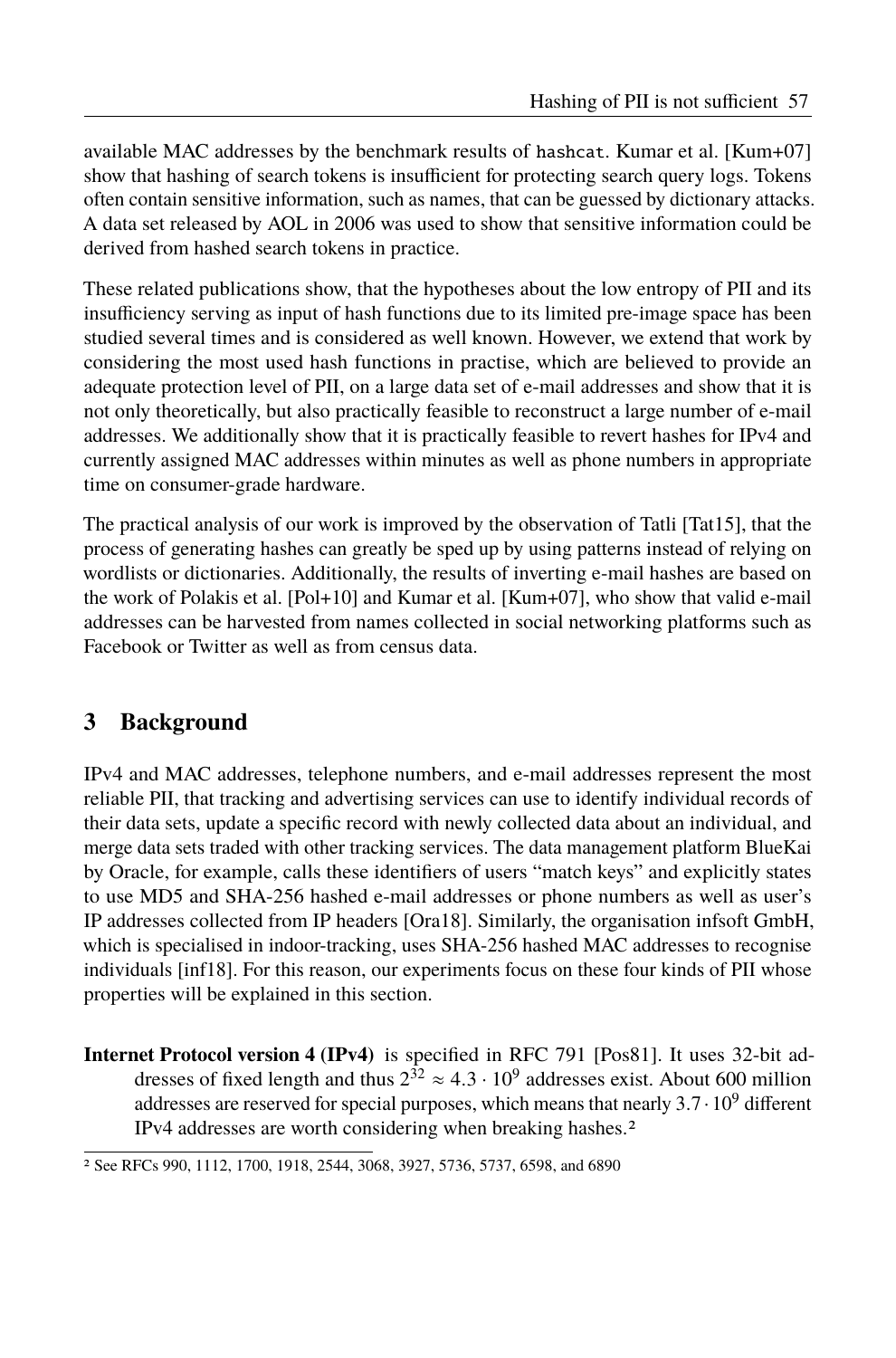- **Media Access Control (MAC)** addresses are globally unique network interface identifiers. MAC addresses have 48 bit, allowing  $2^{48} \approx 2.8 \cdot 10^{14}$  different addresses. The first 24 bit are called "Organisationally Unique Identifier" (OUI) and are controlled by the IEEE, the latter 24 bit are controlled by manufacturers. IEEE publishes a list of assigned OUIs [\[IEE+06\]](#page-12-7), excluding secret OUIs. The list contains 24 215 entries, which leads to  $2^{24} \cdot 24215 \approx 4.1 \cdot 10^{11}$  possible MAC addresses.
- **Telephone Numbers** or more specifically their structure is specified by the International Telecommunication Union (ITU) [\[Int10\]](#page-12-8). It can be up to 15 digits and consists of a leading country code of 1-3 digits followed by the so called national significant number (NSN), which in turn consists of an area code and the subscriber number. A list of existing country codes is published by the ITU [\[Int16\]](#page-12-9) and consists of 217 assigned unique entries at the time of writing. So the remaining national significant number of a phone number can only have a length of 14 digits in case of a one digit country code, 13 digits in case of a two digits country code, and 12 digits in case of a three digit country code, resulting in a total number of  $2 \cdot 10^{14} + 44 \cdot 10^{13} + 171 \cdot 10^{12} \approx 8.11 \cdot 10^{14}$ . This number can further be reduced significantly when additional information about the country code of a phone number is known. Then, the possible area codes of the country, i. e., the digits directly following the country code, and the possible length of the remaining digits, which often are limited by national numbering plans, can be taken into account.[3](#page-3-1) Several lists of area codes and corresponding minimal and maximal lengths of the national significant number can be found at [\[Int17\]](#page-12-10).
- **E-mail Addresses** have a lot more entropy than the previous examples. The general structure of a global e-mail address is local-part@domain while the local-part can consist of up to 64 ASCII characters [\[Kle08;](#page-13-7) [Res08\]](#page-13-8). Furthermore, the case sensitivity of the local-parts is discouraged [\[Kle08\]](#page-13-7). We can hence estimate the number of possible local-parts limited to loweralpha, numeric, and 20 special characters<sup>[4](#page-3-2)</sup> to be:  $(26 + 10 + 20)^{64} = 56^{64} \approx 2^{372} \approx 7.7 \cdot 10^{111}$ . There is a maximum of 255 characters in the domain part. Additionally, RFC 2821 limits the length of e-mail addresses to 254 characters [\[Kle01\]](#page-12-11). The total number of possible e-mail addresses is approx.  $2.2 \cdot 10^{120}$ , considering the number of 330 million registered domains [\[Ver17\]](#page-13-9).

# <span id="page-3-0"></span>**4 Methodology**

This section describes the environment, that has been used for the evaluation of the resources required to de-pseudonymise hash values that are meant to protect PII. First, the software and hardware setting for our evaluation, second the acquisition of hash values, and third the different calculations that have been performed will be explained.

```
 [W3C17]
```
<span id="page-3-1"></span><sup>&</sup>lt;sup>3</sup> For example, the German area code 261 is limited to a minimal NSN of 6 digits and to a maximal NSN of 11 digits. Thus only  $10^3 + 10^4 + 10^5 + 10^6 + 10^7 + 10^8$  phone numbers of the form +49 261 dd... d are possible.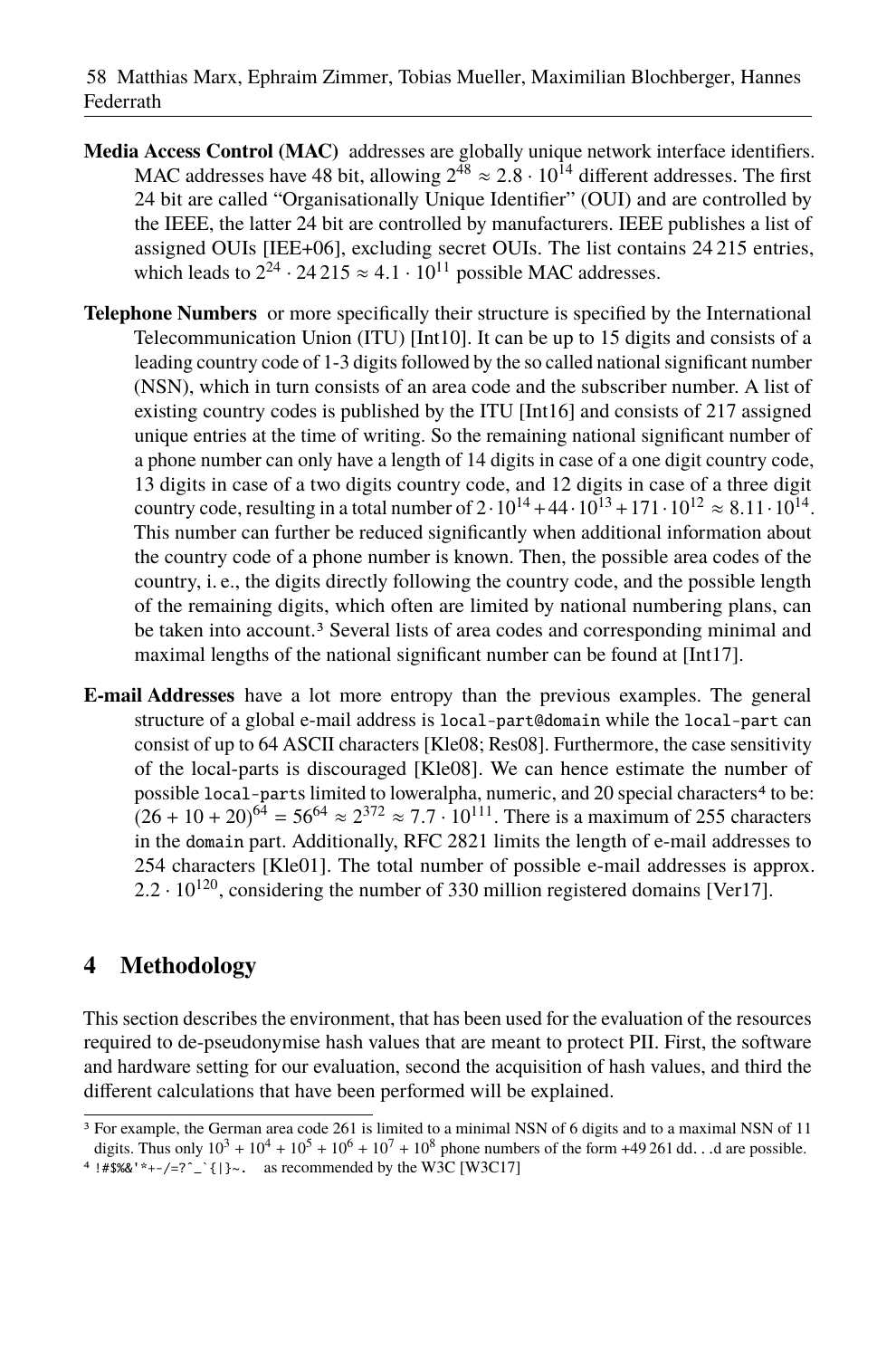#### <span id="page-4-0"></span>**4.1 Environment**

To de-pseudonymise hashes, we used hashcat v4.0.1 [\[Ste09\]](#page-13-11), a GPU-based password recovery tool, on a desktop computer equipped with an Intel Core i5-6500 CPU at 3.2 GHz, 16 GB RAM, and a Nvidia GeForce GTX 1050 Ti graphics card with 4 GB GDDR5, running an Ubuntu 16.04. The high performance workload profile and optimised kernels for hashcat were enabled. The built-in benchmark of hashcat reports this setup to be capable of calculating  $6.021 \cdot 10^9$  MD5 and  $0.844 \cdot 10^9$  SHA-256 hashes per second.

## **4.2 Acquiring Hashes**

For IP and MAC addresses as well as for telephone numbers, one million distinct addresses or numbers have randomly been generated and the hash values of the generated values have been calculated with MD5 and SHA-256.

As randomly generated e-mail addresses would not necessarily look like real e-mail addresses, real e-mail addresses have been acquired in a different way. A list of 700 million leaked credentials (e-mail address and password combinations) [\[Tro17\]](#page-13-12) has been downloaded. This list has been cleaned up by dismissing the passwords, validating all addresses according to W3C [\[W3C17\]](#page-13-10) and choosing one million different .de-addresses at random. Of these one million random e-mail addresses the MD5 and SHA-265 hash values have been calculated.

#### **4.3 Breaking Hashes**

The hashcat utility provides several attack types, including combinator, mask, hybrid, and rule-based attacks. Combinator attacks are two-dictionary attacks, where each word from the one dictionary is paired with each word from the second one. Mask attacks are brute-force attacks, where the search space is limited to certain word structures and character sets. A hybrid attack couples combinator and brute-force or mask attack. Rule-based attacks are dictionary attacks where each word serves as password candidate generator. The rule engine of hashcat could for example reverse or duplicate words or could prepend, swap, and replace characters. Multiple rules can be combined.

**IPv4 Addresses** For breaking the IPv4 address hashes, a combinator attack is most appropriate. Two dictionaries have been created, one for all possible left halves and another one for all possible right halves. Each dictionary has  $65\,536 = 2^{16}$  entries. Both dictionaries combined result in all  $2^{32}$  possible IPv4 addresses and require about 1 MB of storage. A single dictionary would need about 60 GB of storage. Alternatively, different rules for a mask attack could be set up.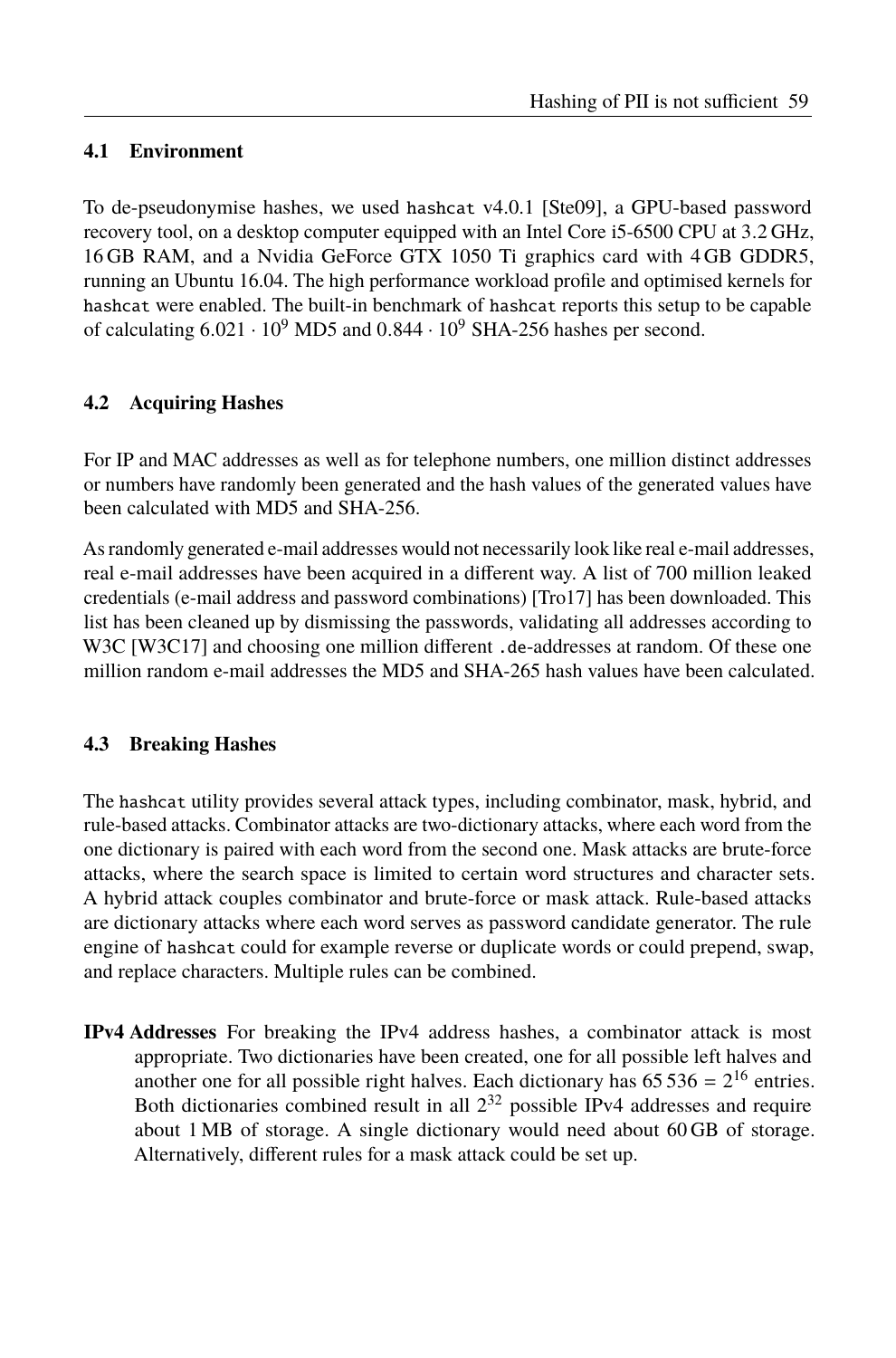- **MAC Addresses** The first part of a MAC address forms the OUI, which can be found in public databases. Thus a dictionary of OUIs has been built and only the second part needed to be brute-forced, leading to the execution of a hybrid attack.
- **Telephone Numbers** For breaking the telephone number hashes, a mask attack has been executed by acquiring lists of Indonesian, Chinese, and German country and area codes and supplementing these lists with masks depending on the lengths of the possible subscriber numbers. For example, the mask 4930?d?d?d gives hashcat the instruction to probe all numbers from 49 30 000 to 49 30 999.
- **E-mail Addresses** Numerous attacks have been performed to break the e-mail address hashes, which can be distinguished in the way they probe the local-part of the addresses. For all attacks, lists of the 10 and 100 most common .de-domains extracted from an OpenPGP keyserver [\[PGP18\]](#page-13-13) have been passed to hashcat.

First, several mask attacks have been executed. However, they are appropriate only for short local-parts as the runtime of those attack increases exponentially with the length of the provided mask. For one to four characters, the character set of the provided mask included every possible character, which is allowed to occur in the local-part by specification. By increasing the number of characters in subsequent mask attacks, the character set of the provided masks has been reduced.

Second, dictionary attacks with two wordlists have been executed. The first wordlist (from now on referred to as small dictionary) contained  $9.7 \cdot 10^6$  first and last names that had been crawled from Facebook [\[Bow10\]](#page-11-5). The second wordlist (from now on referred to as large dictionary) contained approx.  $3.1 \cdot 10^9$  words from dictionaries. username, and password lists [\[Hat13\]](#page-12-12).

Lastly, hashcat's rule engine has been utilised and combined with the two wordlists in order to generate several local-part candidates for each word in the wordlists. This included prepending, appending, and the duplication or deletion of single characters, and rotating, reversing, duplicating, and reflecting of words.

# <span id="page-5-0"></span>**5 Results**

In this section, the result of our attacks described in the previous section are presented.

## **5.1 IPv4 Addresses**

**Theoretical Considerations** With the assumption to be able to compute  $6 \cdot 10^9$  MD5 hashes (6 Giga hashes) and  $844 \cdot 10^6$  SHA-256 hashes (844 Mega hashes) per second, which are the benchmark results of hashcat as explained in [Sect. 4.1,](#page-4-0) calculating a MD5 hash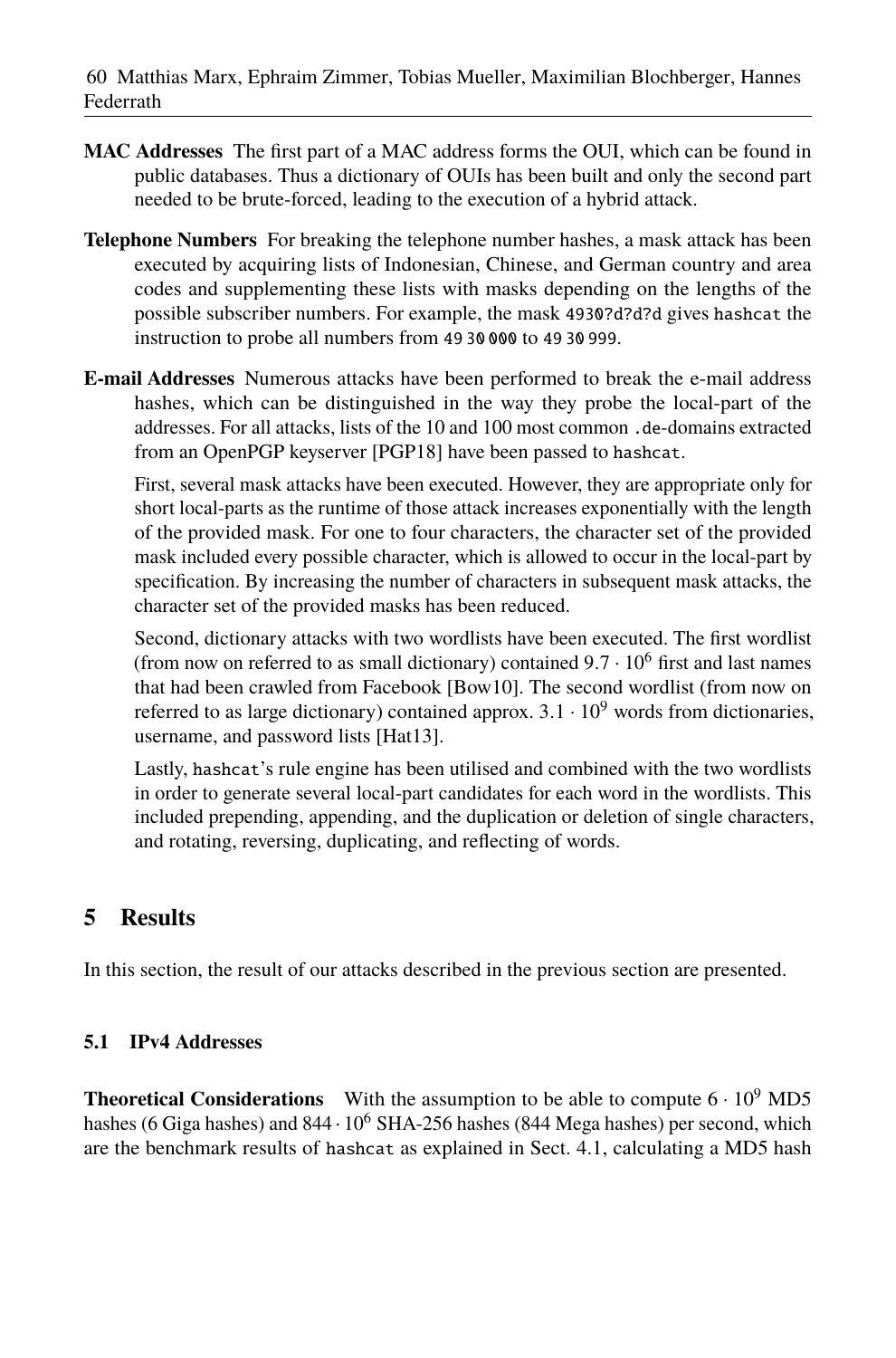for each address in the whole IPv4 space completes in 0.72 s and calculating the same for SHA-2[5](#page-6-0)6 hashes would take 5.09 s.<sup>5</sup>

<span id="page-6-1"></span>**Practical Results** [Tab. 1](#page-6-1) shows the practical results of our combinator attacks on IPv4 address hashes. We de-pseudonymised all MD5 and SHA-256 hashes in under one minute. De-pseudonymisation of SHA-256 hashes took 5 s  $(20\%)$  longer than de-pseudonymisation of MD5 hashes.

| Search             | Runtime        |          | Recovered | Recovery |
|--------------------|----------------|----------|-----------|----------|
| Space              | MD5<br>SHA-256 |          | Hashes    | Rate     |
| $4.3 \cdot 10^{9}$ | 00:00:25       | 00:00:30 | 1 000 000 | $100\%$  |

Tab. 1: Practical results of combinator attacks on one million IPv4 address hashes.

#### **5.2 MAC Addresses**

**Theoretical Considerations** The amount of  $2^{48} \approx 2.8 \cdot 10^{14}$  different MAC addresses can effectively be reduced by the 24 215 OUIs published by the IEEE (see [Sect. 3\)](#page-2-0). Again, assuming the ability to calculate 6 Giga MD5 hashes and 844 Mega SHA-256 hashes per second, the MAC address space can be exhaustively hashed in 1 min 8 s for MD5 and in 8 min 2 s for SHA-256.[6](#page-6-2)

<span id="page-6-3"></span>**Practical Results** Tab. [2](#page-6-3) shows the practical results of our hybrid attacks on MAC address hashes. All MD5 as well as all SHA-256 hashes could be de-pseudonymised in under 15 min. De-pseudonymisation of SHA-256 hashes took approx. 10 min (three times) longer than de-pseudonymisation of MD5 hashes.

| Search              | Runtime               |          | Recovered   Recovery |         |
|---------------------|-----------------------|----------|----------------------|---------|
| <b>Space</b>        | <b>SHA-256</b><br>MD5 |          | Hashes               | Rate    |
| $4.1 \cdot 10^{11}$ | 00:04:01              | 00:13:22 | 1 000 000            | $100\%$ |

Tab. 2: Practical results of hybrid attacks on one million MAC address hashes.

#### **5.3 Telephone Numbers**

**Theoretical Considerations** In order to break a hashed telephone number, one needs to produce at most  $2 \cdot 10^{14} + 44 \cdot 10^{13} + 171 \cdot 10^{12} \approx 8.11 \cdot 10^{14}$  hashes (see [Sect. 3\)](#page-2-0). At the hashing rate of 6 Giga MD5 hashes and 844 Mega SHA-256 hashes per second, breaking all hashes of any possible number takes at most 1 d 13 h 33 min for MD5 and 11 d 2 h 55 min

<span id="page-6-0"></span> $\frac{(32.2)(6 \cdot 10^9)}{2} = 0.7158$  and  $\frac{2^{32}}{(844 \cdot 10^6)} = 5.0888$ 

<span id="page-6-2"></span> $6.2^{24} \cdot 24.215/(6 \cdot 10^9) = 67.71$  and  $2^{24} \cdot 24.215/(844 \cdot 10^6) = 481.351$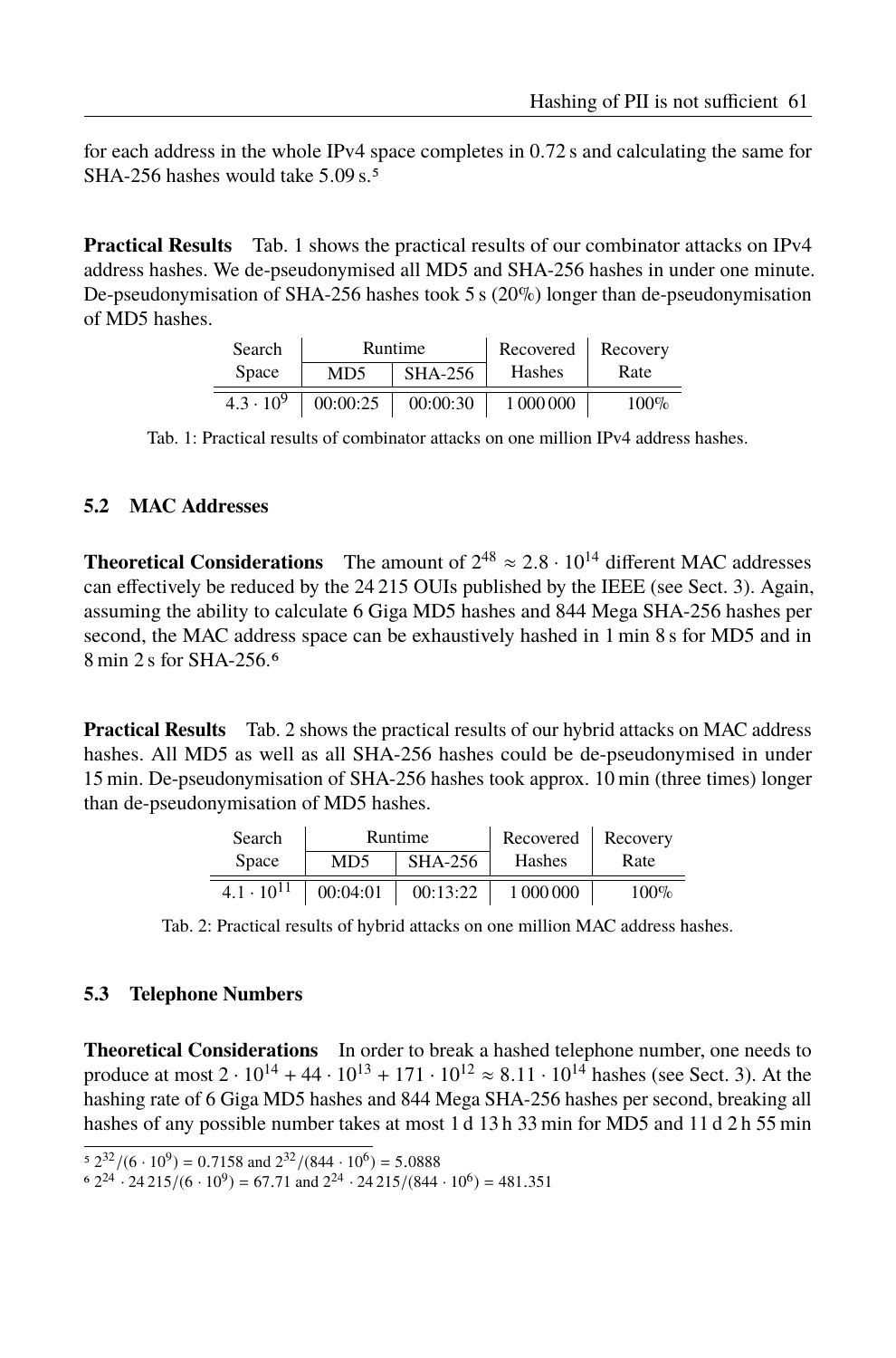for SHA-256.[7](#page-7-0) This is the upper limit for breaking any given number. That does not seem to be out of reach for a determined attacker, but it is probably still too slow for a casual de-pseudonymisation attempt. Improvements can be made when additional information about a phone number is available. For example, if we assume the number to be of a certain origin, e. g., either German, Chinese, or Indonesian, we can limit the pre-image space to approx.  $10^{12}$  by considering the possible area codes of these three countries, i.e., the digits directly following the country code, and the possible length of the remaining digits, which often are limited by national numbering plans (see [Sect. 3\)](#page-2-0). Thus, all possible German, Indonesian and Chinese telephone numbers can be hashed in 2 min 47 s, assuming a hashing rate of 6 Giga MD5 hashes per second, and can be hashed in 19 min 45 s, assuming a hashing rate of [8](#page-7-1)44 Mega SHA-256 hashes per second.<sup>8</sup> At least theoretically, it is feasible to break the pseudonymity provided by a hashed phone number, especially if we assume previous knowledge about the received pseudonymised data set. This assumption is not far fetched, given that companies exchange data for reconciliation purposes rather than for acquiring new data subjects.

**Practical Results** Tab. [3](#page-7-2) shows the practical results of our mask attacks on telephone number hashes. All MD5 and SHA-256 hashes could be de-pseudonymised. The search space of German and Indonesian telephone numbers is one magnitude larger than the Chinese search space. The runtime difference between de-pseudomisation of MD5 and SHA-256 hashes is below 7 min for a search space of size  $10^{11}$ .

<span id="page-7-2"></span>

| Country   | Search              | Runtime          |                | Recovered | Recovery |
|-----------|---------------------|------------------|----------------|-----------|----------|
|           | Space               | M <sub>D</sub> 5 | <b>SHA-256</b> | Hashes    | Rate     |
| China     | $2.3 \cdot 10^{10}$ | 00:07:17         | 00:07:12       | 1 000 000 | 100%     |
| Germany   | $4 \cdot 10^{11}$   | 02:28:24         | 02:34:16       | 1 000 000 | 100%     |
| Indonesia | $5.8 \cdot 10^{11}$ | 02:45:57         | 02:52:42       | 1 000 000 | 100%     |

Tab. 3: Practical results of mask attacks on one million telephone number hashes for three selected countries.

## **5.4 E-mail Addresses**

**Theoretical Considerations** The large estimated theoretical space for e-mail addresses limited to alpha-numeric and 3 special characters is already unfeasible for performing a brute-force attack, even when ignoring the domain part of the e-mail address (see [Sect. 3\)](#page-2-0). When only considering the 100 most popular e-mail domains, a total number of  $7.88 \cdot 10^{117}$ addresses still exist. In the case of MD5, breaking all hashes would take unimaginable  $4.16 \cdot 10^{100}$  years when assuming a hashing rate of 6 Giga hashes per second.<sup>[9](#page-7-3)</sup>

<span id="page-7-0"></span> $(7(8.11 \cdot 10^{14})/(6 \cdot 10^{9}) = 135166.6667$  and  $(8.11 \cdot 10^{14})/(844 \cdot 10^{6}) = 960900.4739$ 

<span id="page-7-1"></span> $\frac{(8.10^{12})}{(6.10^{9})} = 166.6667$  and  $\frac{10^{12}}{(844 \cdot 10^{6})} = \frac{1184.8341}{100}$ 

<span id="page-7-3"></span> $97.88 \cdot 10^{117} / (6 \cdot 10^9) / 3600 / 24 / 365 \approx 4.1646 \cdot 10^{100}$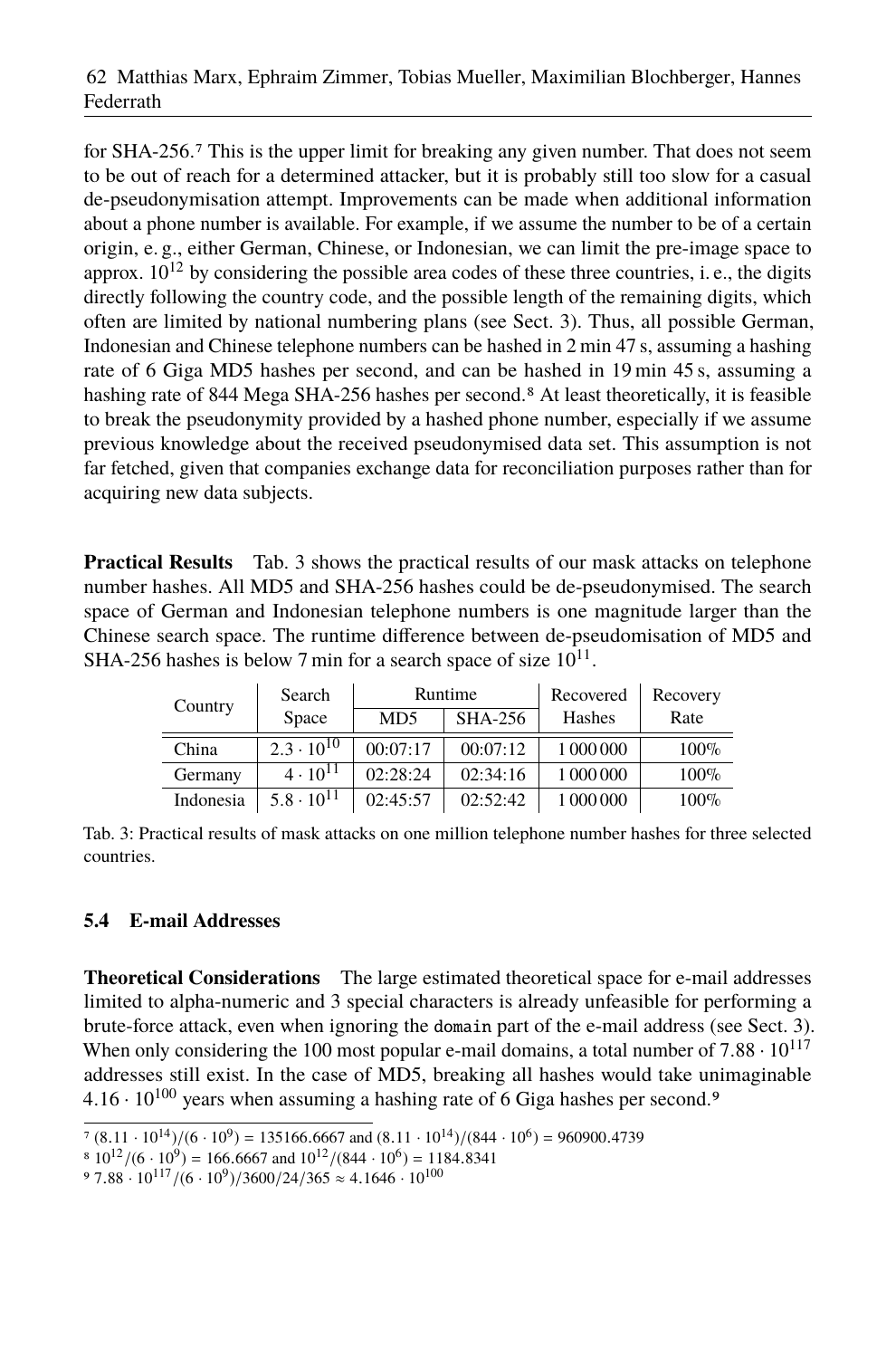At first sight, the cost of de-pseudonymising hashed e-mail addresses seems to be overwhelming. But that is assuming an e-mail address consisting of a randomly generated 64 character local-part rather than following a certain structure, e.g., <firstname>.<lastname>@<domain>, <firstname><year>@<domain>, <first letter of firstname>.<lastname>@<domain>, or <7 lowercase letters>@<domain>. Taking a list of the 100 most popular e-mail domains as well as a list of the 1000 most popular first names and the 1000 most popular last names, the four example e-mail structures result in an approx. number of  $8 \cdot 10^{11}$  $8 \cdot 10^{11}$  $8 \cdot 10^{11}$  e-mail addresses.<sup>10</sup> With a hashing rate of 6 Giga MD5 hashes per second, we can revert any MD5 hash in 2 min 14 s. With a hashing rate of 844 Mega SHA-256 hashes it would take 15 min 48 s.<sup>[11](#page-8-2)</sup>

**Practical Results** Tab. [4](#page-9-0) gives an overview of the practical results of our mask and dictionary attacks on e-mail address hashes. We observe major differences in runtime depending on attack type, hash algorithm and number of probed domains. For both hashing functions and a combination of all attacks, probing for the top 100 domains takes approx. six times longer than probing for the top 10 domains and results in an increase of  $7\%$  of the recovery rate. In total, we de-pseudonymised approx. 43% of the hashed e-mail addresses.

For mask attacks, probing for the top 100 domains takes approx. eight times longer than probing for the top 10 domains and results in an increase of 3.3% of the recovery rate. Computing SHA-256 hashes takes approx. three times longer than computing MD5 hashes.

For small dictionary attacks, probing for the top 100 domains takes approx. six and a half times longer than probing for the top 10 domains and results in an increase of 4.9% of the recovery rate. Computing SHA-256 hashes takes approx. three times longer than computing MD5 hashes.

For large dictionary attacks, probing for the top 100 domains takes approx. five to six times longer than probing for the top 10 domains and results in an increase of 5.6% of the recovery rate. Computing SHA-256 hashes takes approx. two times longer than computing MD5 hashes.

Tab. [5](#page-9-1) shows details of the attacks that were conducted using the top 100 domains. The custom charset ?1 consists of loweralpha (?l), numeric (?d) and special (-\_.) characters.

## <span id="page-8-0"></span>**6 Discussion**

This section analyses the results obtained in the previous section and sets them into the broader context of PII pseudonymisation.

<span id="page-8-1"></span><sup>&</sup>lt;sup>10</sup>  $10^3 \cdot 10^3 \cdot 100 + 10^3 \cdot 10^4 \cdot 100 + 26 \cdot 10^3 \cdot 100 + 26^7 \cdot 100 \approx 8.0428 \cdot 10^{11}$ 

<span id="page-8-2"></span> $11 (8 \cdot 10^{11})/(6 \cdot 10^9) = 133.3334$  and  $(8 \cdot 10^{11})/(844 \cdot 10^6) = 947.8673$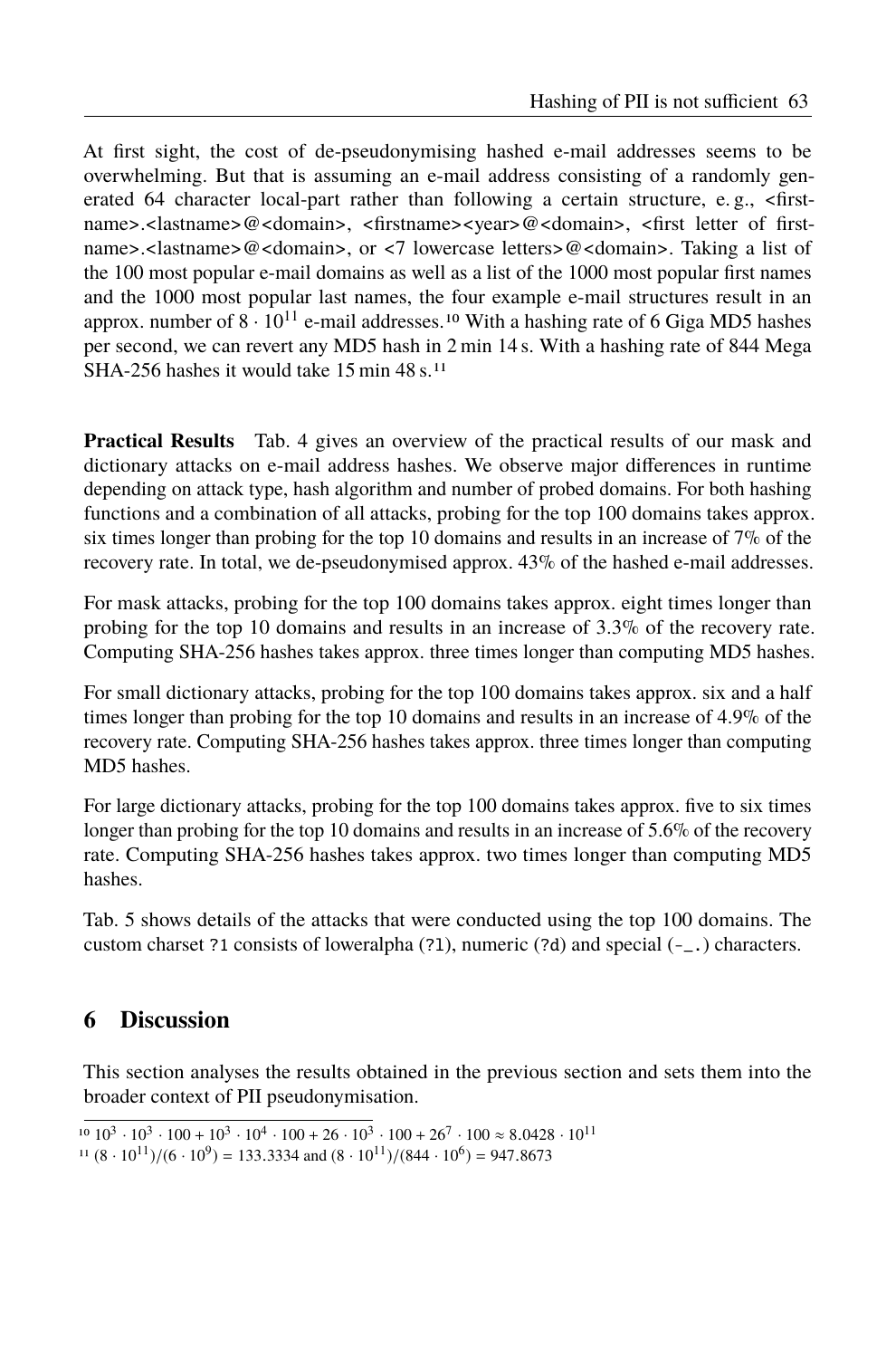48 Matthias Marx, Ephraim Zimmer, Tobias Mueller, Maximilian Blochberger, Hannes Federrath 64 Matthias Marx, Ephraim Zimmer, Tobias Mueller, Maximilian Blochberger, Hannes Federrath

<span id="page-9-0"></span>

| <b>Attack Type</b>      | Search                         | Domains        | Runtime          |                | Recovered | Recovery  |
|-------------------------|--------------------------------|----------------|------------------|----------------|-----------|-----------|
|                         | Space                          |                | M <sub>D</sub> 5 | <b>SHA-256</b> | Hashes    | Rate      |
| Mask                    | $3.5 \cdot 10^{12}$            | Top $10$       | 00:38:34         | 01:57:03       | 166 152   | $16.62\%$ |
|                         | $3.5 \cdot 10^{13}$            | <b>Top 100</b> | 05:18:20         | 16:40:17       | 199377    | $19.94\%$ |
| <b>Small Dictionary</b> | $1.5 \cdot 10^{12}$            | Top $10$       | 01:09:40         | 01:22:57       | 246 900   | $24.69\%$ |
|                         | $1.5 \cdot 10^{13}$            | <b>Top 100</b> | 07:58:29         | 09:25:29       | 295881    | $29.59\%$ |
|                         | $3.1 \cdot 10^{12}$            | Top $10$       | 01:35:18         | 02:37:38       | 281714    | $28.17\%$ |
| Large Dictionary        | $3.1 \cdot 10^{13}$            | Top 100        | 07:40:16         | 15:34:34       | 337333    | $33.73\%$ |
|                         | $8.1 \cdot \overline{10^{12}}$ | Top $10$       | 03:23:32         | 06:57:38       | 355 155   | $35.52\%$ |
| Total                   | $8.1 \cdot 10^{13}$            | Top 100        | 20:57:05         | 41:40:20       | 425 198   | $42.52\%$ |

Tab. 4: Overview of the practical results of our mask and dictionary attacks on one million e-mail address hashes.

<span id="page-9-1"></span>

| Mask (Length) / Rule  | Search                      | Runtime         |                | Recovered | Recovery  |
|-----------------------|-----------------------------|-----------------|----------------|-----------|-----------|
|                       | Space                       | MD <sub>5</sub> | <b>SHA-256</b> | Hashes    | Rate      |
| ?1?d?s(1)             | $5.6 \cdot \overline{10^3}$ | 00:00:05        | 00:00:06       | 11        | $0.00\%$  |
| ?1?d?s(2)             | $3.1 \cdot 10^5$            | 00:00:04        | 00:00:05       | 149       | $0.01\%$  |
| ?1?d?s(3)             | $1.8 \cdot 10^{7}$          | 00:00:04        | 00:00:07       | 1515      | $0.15\%$  |
| ?1?d?s(4)             | $9.8 \cdot 10^8$            | 00:00:04        | 00:00:07       | 5781      | $0.58\%$  |
| ?1?d?1(5)             | $9.0 \cdot 10^9$            | 00:00:08        | 00:00:22       | 18857     | $1.89\%$  |
| ?1?d?1(6)             | $3.5 \cdot 10^{11}$         | 00:02:33        | 00:09:09       | 49 3 21   | $4.93\%$  |
| ?1?d?1(7)             | $1.4 \cdot 10^{13}$         | 02:37:01        | 07:21:16       | 80829     | $8.08\%$  |
| 21(8)                 | $2.1 \cdot 10^{13}$         | 02:38:21        | 09:09:05       | 42914     | $4.29\%$  |
| Small Dictionary (SD) | $9.7 \cdot 10^8$            | 00:01:36        | 00:01:28       | 35 1 17   | $3.51\%$  |
| SD + Set of Rules     | $1.9 \cdot 10^{10}$         | 00:02:25        | 00:02:45       | 46 30 6   | $4.63\%$  |
| $SD + ?1$             | $3.8 \cdot 10^{10}$         | 00:03:41        | 00:04:01       | 65282     | $6.53\%$  |
| $?1 + SD$             | $3.8 \cdot 10^{10}$         | 00:02:55        | 00:03:21       | 51586     | $5.16\%$  |
| $SD + ?1?1$           | $1.5 \cdot 10^{12}$         | 00:46:06        | 00:57:11       | 162852    | $16.29\%$ |
| $?1?1 + SD$           | $1.5 \cdot 10^{12}$         | 00:39:01        | 00:51:15       | 99423     | $9.94\%$  |
| $?1 + SD + ?1$        | $1.5 \cdot 10^{12}$         | 00:40:13        | 00:52:43       | 85 221    | $8.52\%$  |
| $SD + ?d?d?d$         | $9.7 \cdot 10^{11}$         | 00:30:23        | 00:35:25       | 26 230    | $2.62\%$  |
| $SD + ?d?d?d?d$       | $9.7 \cdot 10^{12}$         | 05:12:19        | 05:57:20       | 39073     | $3.91\%$  |
| Large Dictionary (LD) | $3.1 \cdot 10^{11}$         | 00:20:41        | 00:23:53       | 174 197   | 17.42%    |
| $LD + Set of Rules$   | $6.2 \cdot 10^{12}$         | 01:49:38        | 03:42:47       | 206 804   | $20.68\%$ |
| $LD + ?1$             | $1.2 \cdot 10^{13}$         | 02:47:50        | 05:47:16       | 182411    | 18.24%    |
| $?1 + LD$             | $1.2 \cdot 10^{13}$         | 02:42:07        | 05:40:38       | 110193    | 11.02%    |

Tab. 5: Practical results of mask, dictionary and rule-based attacks on one million e-mail address hashes and the top 100 domain. The custom charset ?1 consists of loweralpha (?1), numeric (?d) and special (-\_.) characters.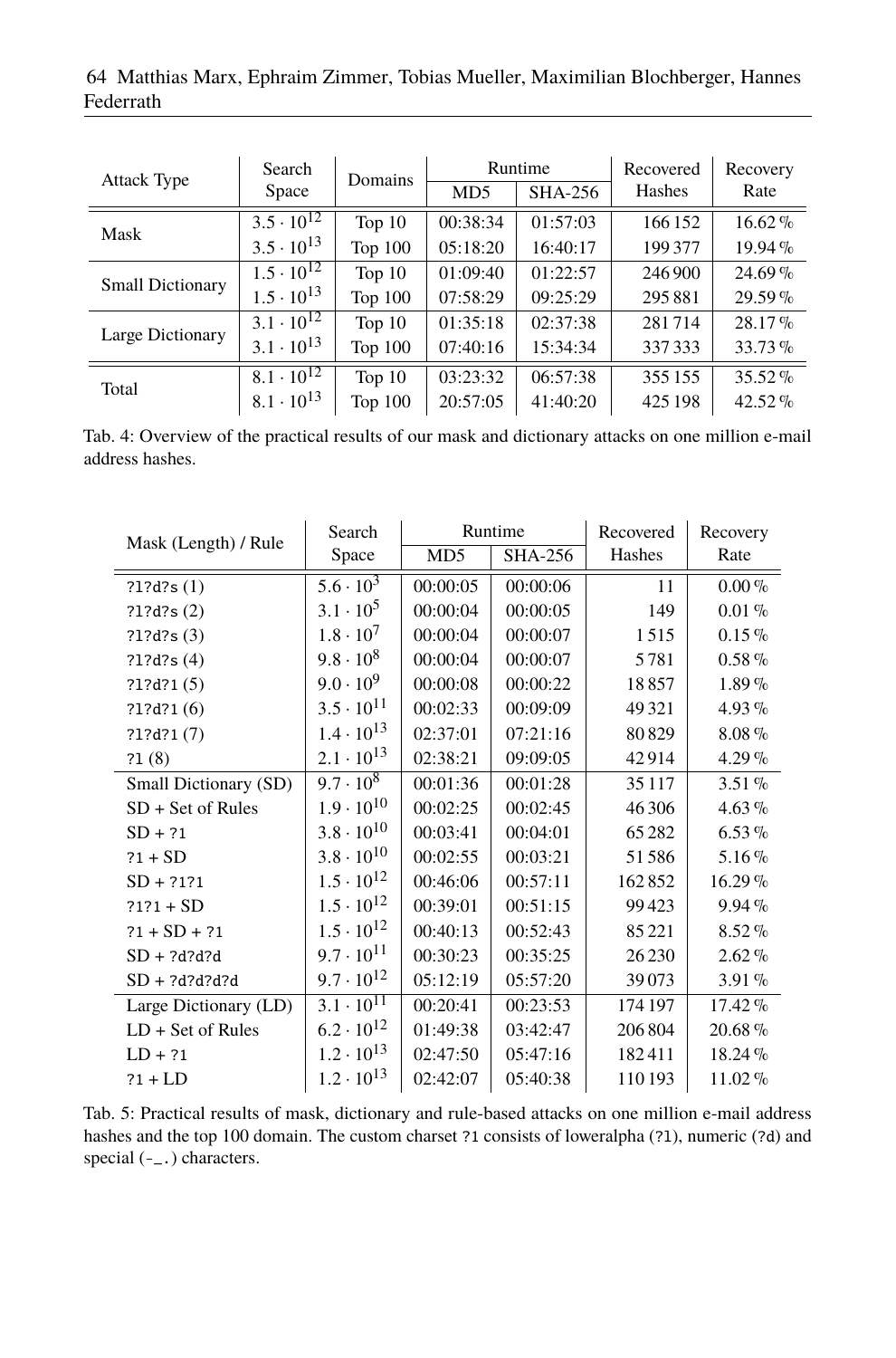In the previous sections we have shown that the pseudonymisation of PII by means of simple hashing can be subverted relatively easily. We elaborated on the theoretical pre-image space and were able to reduce it with knowledge of either the structure of the data or the data subjects. While we argue that this knowledge is required properly exchanging hashed PII, we acknowledge that it makes our results less applicable to someone who does not have the required knowledge.

According to our experiments with rather modest consumer-grade hardware it seems entirely feasible to break pseudonymisation of certain PII at a low cost. A determined attacker with specialised hardware may very well be able to break pseudonymisation much quicker. Furthermore, the attacks can be easily parallelised on several computers. At the time of writing, Amazon provides computing infrastructure capable of computing 450 Giga hashes per second for about 25 USD per hour [\[Mat17\]](#page-13-14).

It is obvious that the actually achieved hash rates are much lower than the theoretically calculated values. This partly is due to the fact that not one but one million hashes have been tried to be calculated at the same time. Another reason is that for some attacks the utilisation of the graphics card was below 100 %. For dictionary attacks, words have to be copied from the host system over PCI-Express to the GPU. The GPU is busy during the copy operation and can not compute hashes which reduces the overall performance. Hashcat's rule system modifies words on the GPU which effectively reduces the copy-buffer overhead [\[Has17\]](#page-12-13). This effect can be seen from Tab. [5.](#page-9-1)

We have observed that the advertisement industry uses cryptographic hash functions because they make it very hard to find a pre-image of a given hash. It is thus believed that hashing PII is a good way of pseudonymisation. However, if assuming a data breach in form of a third-party learning the whole list of hashed PII, the attacker may very well not be interested in reversing one particular hash, but rather as many hashes as possible. This is very similar to protecting passwords which tends to be achieved by the use of slower hash function. In 1999, the bcrypt hashing scheme was presented [\[PM99\]](#page-13-15). It makes brute force attacks harder by having a relatively expensive key setup phase. In 2015, the Password Hashing Competition [\[Wet16\]](#page-13-16) awarded Argon2 [\[BDK16\]](#page-11-6) for providing a good protection level for passwords. The setup of our experiments reported to be able to compute  $4 \cdot 10^3$  bcrypt hashes per second which is six magnitudes slower than the  $6 \cdot 10^9$  MD5 hashes our modest hardware can compute (cf. [Sect. 4.1\)](#page-4-0). An attack on a list of hashed PII will thus get more expensive when a slower hash algorithm is used. Certain attacks, however, are still feasible. For example, a list of 700 million leaked e-mail addresses could still be hashed within two days<sup>[12](#page-10-0)</sup>. Such pre-computed result could then be stored for later lookup purposes. The data management industry could still be interested in changing their algorithms to a much less efficient algorithm in order to significantly increase an attacker's effort and costs when breaking hashes.

Another way to increase the effort of an attacker is to make the attacker break every single

<span id="page-10-0"></span> $12\ 700000000/4000/60/60/24 = 2.03$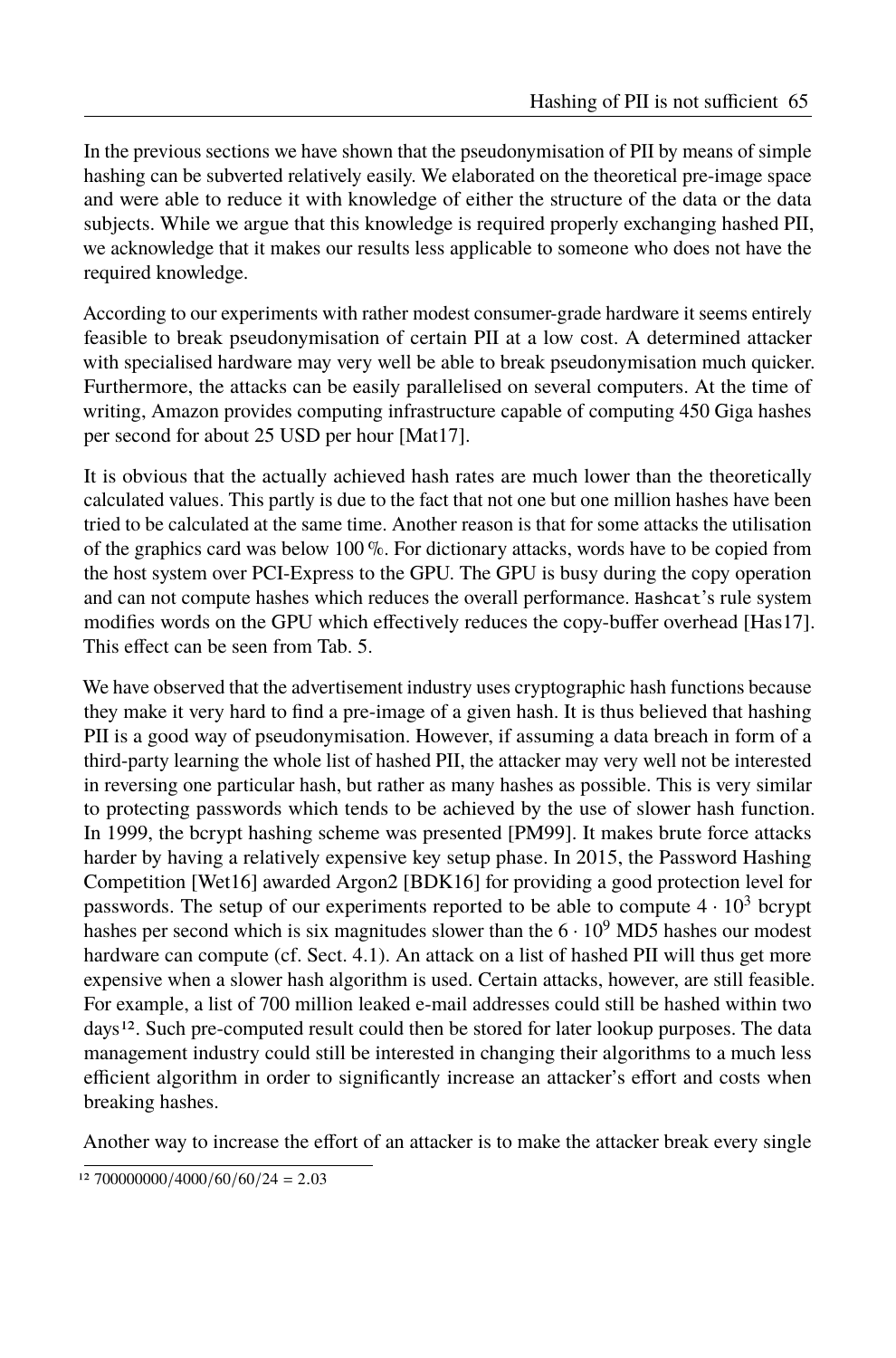hash rather than a whole list of hashes. This can be achieved by prefixing each entry with a "salt" of a length of the desired protection level, e. g., eight bytes. While this allows the continued use of efficient hashing algorithms like MD5 or SHA-256, it requires a change in the format the data is exchanged and traded, because every single data entry has to carry the salt used. This also prevents data sets to be merged easily unless the two sets have used the same salts for each and every individual record. Data management providers might be relunctant to implement such a scheme due that inability of reconciliating data sets.

# <span id="page-11-2"></span>**7 Conclusion**

In this paper, experiments with rather modest hardware have been performed in order to quantify the effort required to thwart hash-based pseudonymisation of PII. The results show, that practical attacks are feasible, which complements theoretical analyses of previous work.

In more detail, the performed experiments show, that PII with relatively small pre-image space, namely IPv4 addresses, MAC addresses, and telephone numbers, are not adequately protected with simple hashing. The pseudonymisation of  $43\%$  of hashed e-mail addresses could also been reverted within less than a day. Our results suggest that a more elaborate way of pseudonymisation is required in order to protect data subjects. In our discussion in [Sect. 6,](#page-8-0) recommendations about mitigating attacks on pseudonymisation are provided. Further, the options to only provide a temporary stop-gap measure is discussed, as computing power and economic efficiency tend to increase.

# **References**

<span id="page-11-6"></span><span id="page-11-5"></span><span id="page-11-4"></span><span id="page-11-3"></span><span id="page-11-1"></span><span id="page-11-0"></span>

| [BDK16]    | Alex Biryukov, Daniel Dinu, and Dmitry Khovratovich. "Argon2: New Genera-<br>tion of Memory-Hard Functions for Password Hashing and Other Applications".<br>In: <i>EuroS&amp;P</i> . IEEE, 2016, pp. 292-302. |
|------------|---------------------------------------------------------------------------------------------------------------------------------------------------------------------------------------------------------------|
| [Bon12]    | Joseph Bonneau. "The Science of Guessing: Analyzing an Anonymized Corpus<br>of 70 Million Passwords". In: IEEE S&P. IEEE, 2012, pp. 538–552.                                                                  |
| [bow10]    | Ron Bowes. Return of the Facebook Snatchers. 2010. URL: https://blog.<br>skullsecurity.org/?p=887 (visited on 12/14/2017).                                                                                    |
| [Cun14]    | Mathieu Cunche. "I know your MAC address: targeted tracking of individual<br>using Wi-Fi". In: J. Computer Virology and Hacking Techniques 10.4 (2014),<br>pp. 219–227.                                       |
| $[Dem+17]$ | Levent Demir et al. "The Pitfalls of Hashing for Privacy". In: <i>Commun. Surveys</i><br>Tuts. (99 2017).                                                                                                     |
| [Ek10]     | Peter Eckersley. "How Unique Is Your Web Browser?" In: <i>Privacy Enhancing</i><br>Technologies. Vol. 6205. Lecture Notes in Computer Science. Springer, 2010,<br>pp. $1-18$ .                                |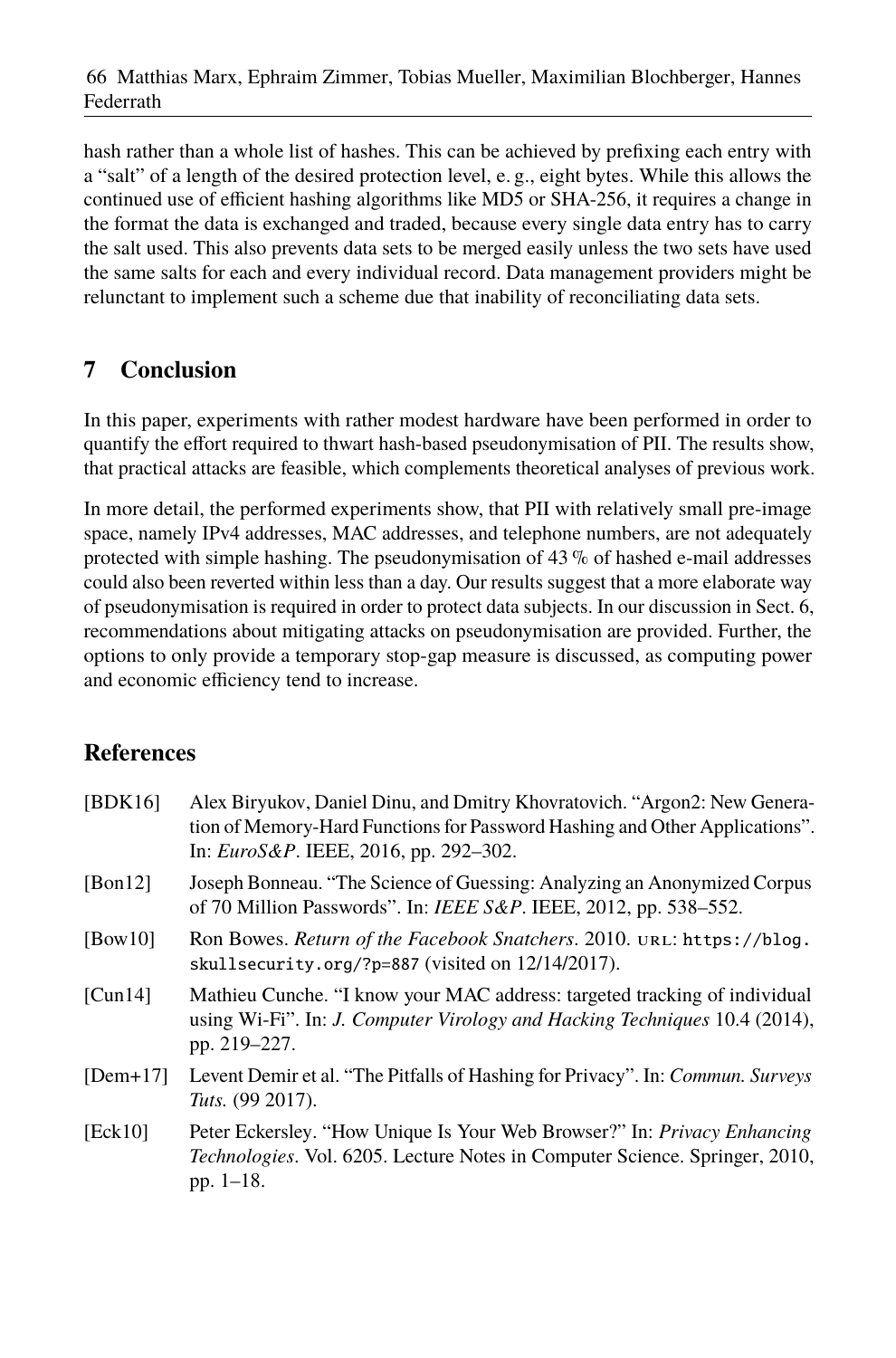<span id="page-12-2"></span>

| [Eur16] | European Parliament. "Regulation (EU) 2016/679 (General Data Protection<br>Regulation)". In: <i>Official Journal of the European Union</i> L119 (May 2016). |
|---------|-------------------------------------------------------------------------------------------------------------------------------------------------------------|
|         | pp. $1-88$ . URL: http://eur-lex.europa.eu/legal-content/EN/TXT/?uri=<br>0.1:1:2016:119:TOC.                                                                |

- <span id="page-12-4"></span>[Fac17] Facebook. *Das Hochladen der Kundenliste*. 2017. url: [https : / / www .](https://www.facebook.com/business/help/112061095610075) [facebook.com/business/help/112061095610075](https://www.facebook.com/business/help/112061095610075) (visited on 12/14/2017).
- <span id="page-12-5"></span>[Fel12] Ed Felten. *Does Hashing Make Data "Anonymous"?* Federal Trade Commission. Apr. 22, 2012. url: <https://www.ftc.gov/node/605301> (visited on 12/14/2017).
- <span id="page-12-3"></span>[Goo17] Google. *Integrating CRM Data with Google Analytics to create AdWords Remarketing Audiences*. Jan. 2017. url: [https://developers.google.com/](https://developers.google.com/analytics/solutions/crm-integration) [analytics/solutions/crm-integration](https://developers.google.com/analytics/solutions/crm-integration) (visited on 12/14/2017).
- <span id="page-12-13"></span>[Has17] Hashcat. *FAQ*. 2017. url: [https://hashcat.net/wiki/doku.php?id=](https://hashcat.net/wiki/doku.php?id=frequently_asked_questions) [frequently\\_asked\\_questions](https://hashcat.net/wiki/doku.php?id=frequently_asked_questions) (visited on 12/14/2017).
- <span id="page-12-12"></span>[Hat13] Steven Hatfield. *My wordlist now shared*. 2013. url: <https://wp.me/p2HHRm-F> (visited on 12/14/2017).
- <span id="page-12-7"></span>[IEE+06] IEEE Standard Association et al. *IEEE OUI and company id assignments*. 2006. url: <http://standards.ieee.org/regauth/oui/oui.txt> (visited on 12/14/2017).
- <span id="page-12-0"></span>[Inf16] InfoCuria. *Judgment of the Federal Court of Justice in Germany (Second Chamber) in Case C-582/14: Processing of personal data. Oct. 2016. URL:* [http://curia.europa.eu/juris/document/document.jsf?text=&docid=](http://curia.europa.eu/juris/document/document.jsf?text=&docid=184668&doclang=en) [184668&doclang=en](http://curia.europa.eu/juris/document/document.jsf?text=&docid=184668&doclang=en) (visited on 12/14/2017).
- <span id="page-12-6"></span>[inf18] infsoft GmbH. *FAQ – Indoor Positioning – Data Protection*. 2018. url: <https://www.infsoft.com/technology/faq> (visited on 02/14/2018).
- <span id="page-12-8"></span>[Int10] International Telecommunication Union. *The international public telecommunication numbering plan*. Nov. 18, 2010. url: [https://www.itu.int/rec/](https://www.itu.int/rec/dologin_pub.asp?lang=e&id=T-REC-E.164-201011-I!!PDF-E&type=items) [dologin\\_pub.asp?lang=e&id=T-REC-E.164-201011-I!!PDF-E&type=items](https://www.itu.int/rec/dologin_pub.asp?lang=e&id=T-REC-E.164-201011-I!!PDF-E&type=items) (visited on 12/14/2017).
- <span id="page-12-9"></span>[Int16] International Telecommunication Union. *List of Recommendation ITU-T E.164 assigned country codes*. 2016. url: [http://handle.itu.int/11.1002/pub/](http://handle.itu.int/11.1002/pub/80eefa4f-en) [80eefa4f-en](http://handle.itu.int/11.1002/pub/80eefa4f-en) (visited on 12/12/2017).
- <span id="page-12-10"></span>[Int17] International Telecommunication Union. *List of National Numbering Plans*. 2017. url: <https://www.itu.int/oth/T0202.aspx?lang=en&parent=T0202> (visited on 12/12/2017).
- <span id="page-12-1"></span>[Jen12] Richard Jenkings. *How much is your email address worth?* The Drum. Apr. 4, 2012. url: [http://www.thedrum.com/opinion/2012/04/04/how- much](http://www.thedrum.com/opinion/2012/04/04/how-much-your-email-address-worth)[your-email-address-worth](http://www.thedrum.com/opinion/2012/04/04/how-much-your-email-address-worth) (visited on 12/11/2017).
- <span id="page-12-11"></span>[Kle01] John C. Klensin. "Simple Mail Transfer Protocol". In: *RFC* 2821 (2001).